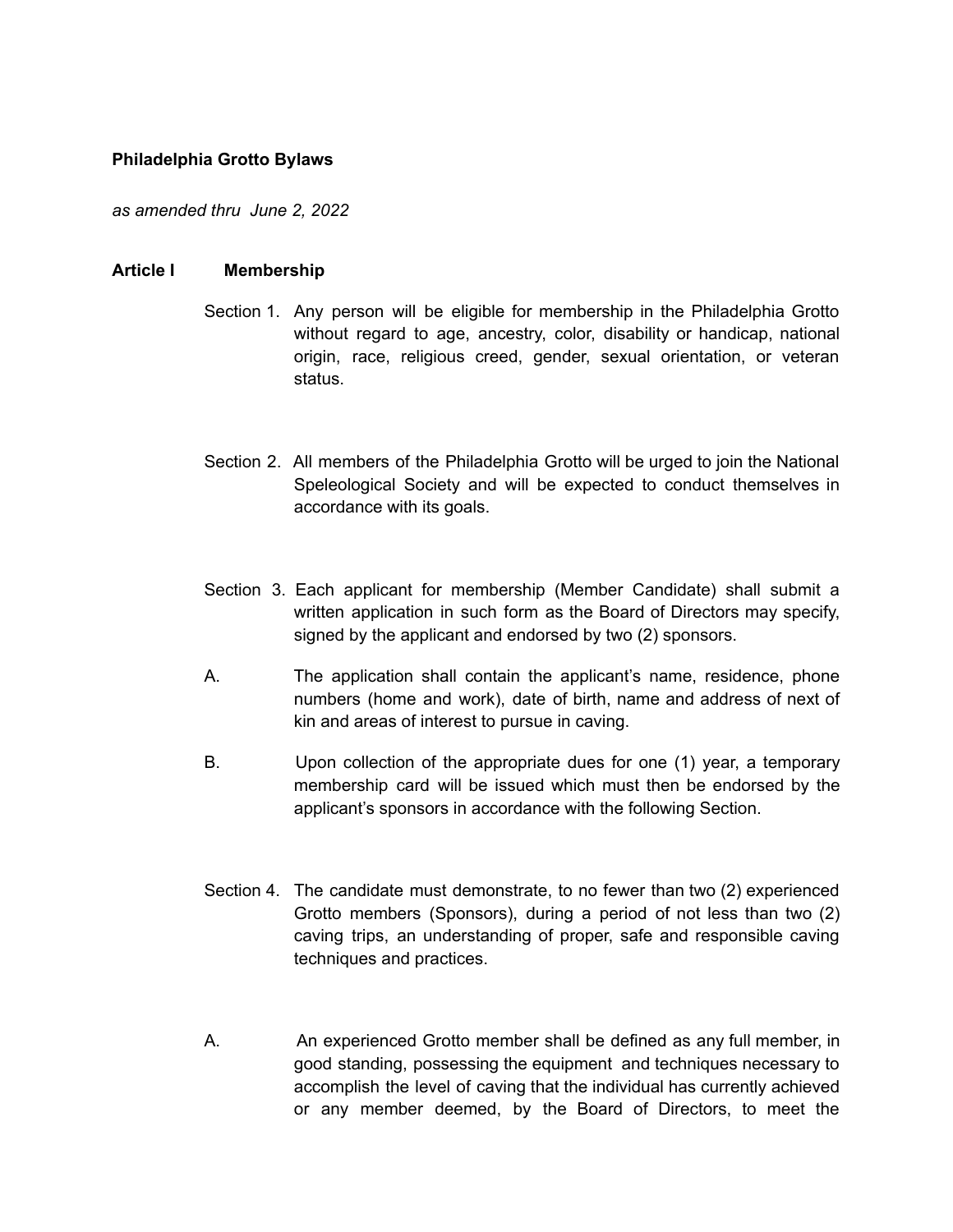prerequisites of an experienced caver. Any full member in good standing, as of the date of the ratification of these amendments to this By-Laws, shall be considered an experienced caver for the purpose of the definition of an experienced caver as it applies above

- B. The candidate shall have a regular Grotto member sign the temporary membership card upon satisfactory completion of each cave trip, verifying that the candidate acted in a responsible manner on the cave trip as witnessed by the regular member
- Section 5. A favorable vote of two-thirds of the Board shall be required for election to full membership status in the Grotto, a quorum being present.
- A. If written notification is received of the Board in objection to the conduct of a candidate, the candidate shall be asked by the Board to explain the circumstances causing the objection and given the opportunity to correct any infraction;
- B. If objection, in writing, to the acceptance of a candidate are received by the Board from three (3) member of the Grotto, action on the application shall be deferred for sixty (60) days;
- C. If objections, in writing, to the acceptance of a candidate are received by the Board from five (5) members of the Grotto, the candidate shall not be accepted for membership.
- Section 6. Any Member Candidate with known or verifiable caving experience may, at the discretion of the Board, be awarded full membership status after due discussion of the candidate's application without the need of the review process as described in Article 1, Section 4 of these By-Laws.
- Section 7. Members with a history of harassment, as defined in [Article VIII Section 4],. May not be granted membership to the Grotto
- Section 8. Any member in arrears for Grotto dues shall not be entitled to vote; any member six or more months in arrears may be dropped from the Grotto rolls by vote of a majority of the Board provided that at least two notices of payment due have been sent.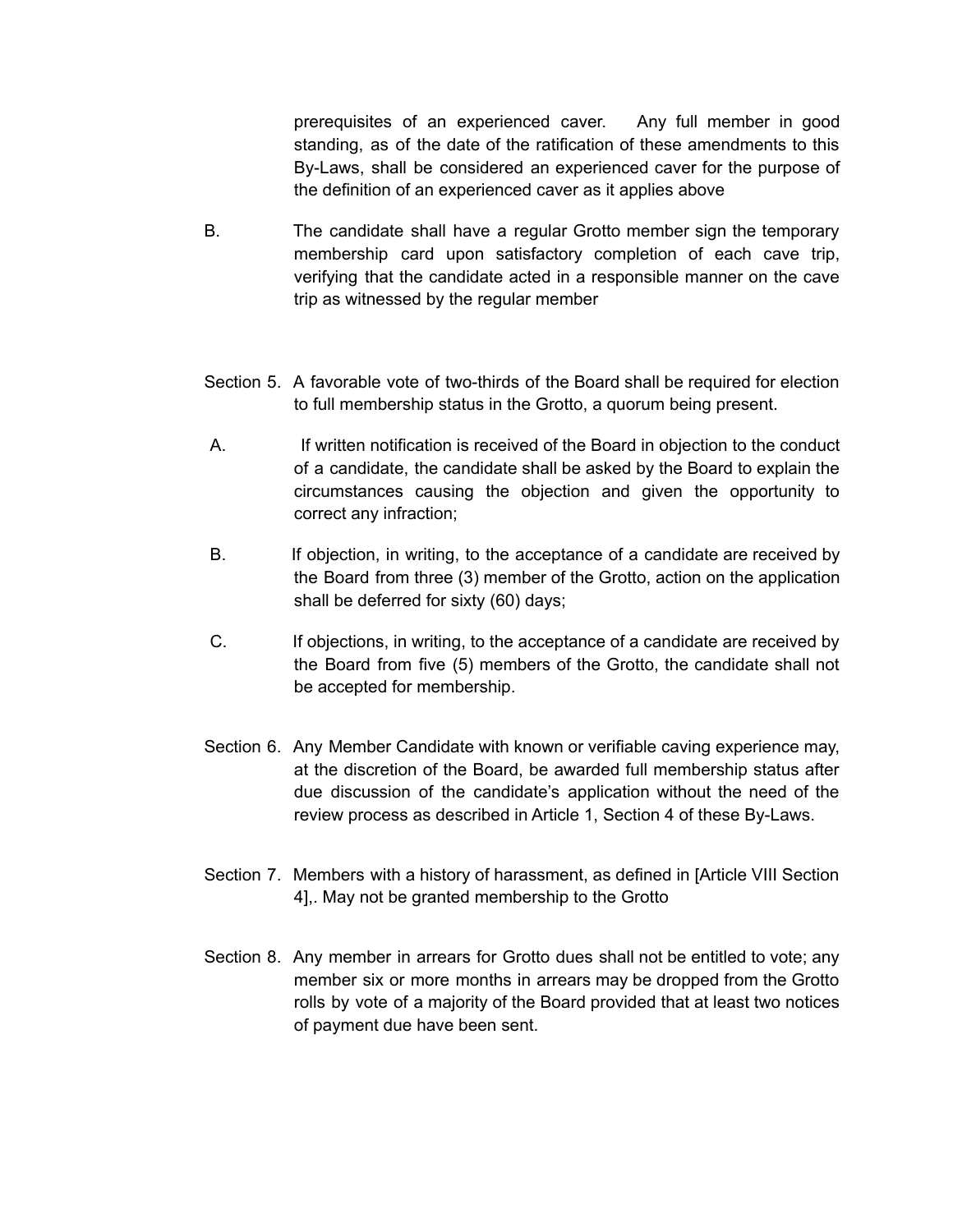Section 9. Honorary Lifetime Membership may be awarded to individual members who have made significant contributions to the success of the Philadelphia Grotto through years of dedicated, honorable service. A majority vote of the board of directors is required for approval. Board members will not be eligible to receive honorary lifetime membership while currently serving on the board. Honorary Lifetime members will be considered as dues paid members for the rest of their life, with full membership rights.

> Section 10. A Lifetime Membership Dues Option shall be available for ordinary full membership status. Eligibility will require having completed a year of full membership in good standing with dues current. The non-refundable, non-transferable fee amount shall be set and approved by a majority vote of the board of directors. If invoked, Article 1, Section 7 shall be applicable.

## **ARTICLE II OFFICERS**

- Section 1. The Officers of the Grotto shall include a Chairperson, Vice-Chairperson, Secretary, Treasurer, and such other officers as the Board of Directors may elect.
- Section 2. The specific duties of the Officers shall include but shall not be limited to the following:
- A. The Chairperson shall be executive head of the Grotto, call and conduct all meetings, and with the advice and consent of the Board, appoint and remove such committees as are deemed necessary by the Board. As Presiding Officer at meetings he/she shall cast the deciding vote in case of a tie vote at any regular Grotto meeting.
- B. The Vice-Chairperson shall assume the duties of the Chairperson in the event of his/her absence or disability. He/she shall also coordinate activities of meetings, programs, regional organizations, conventions, publications, reports to the National Speleological Society and such committees as are needed to conduct the affairs of the Grotto. He/she shall also be custodian of such papers and other property of the Grotto as is not otherwise designated.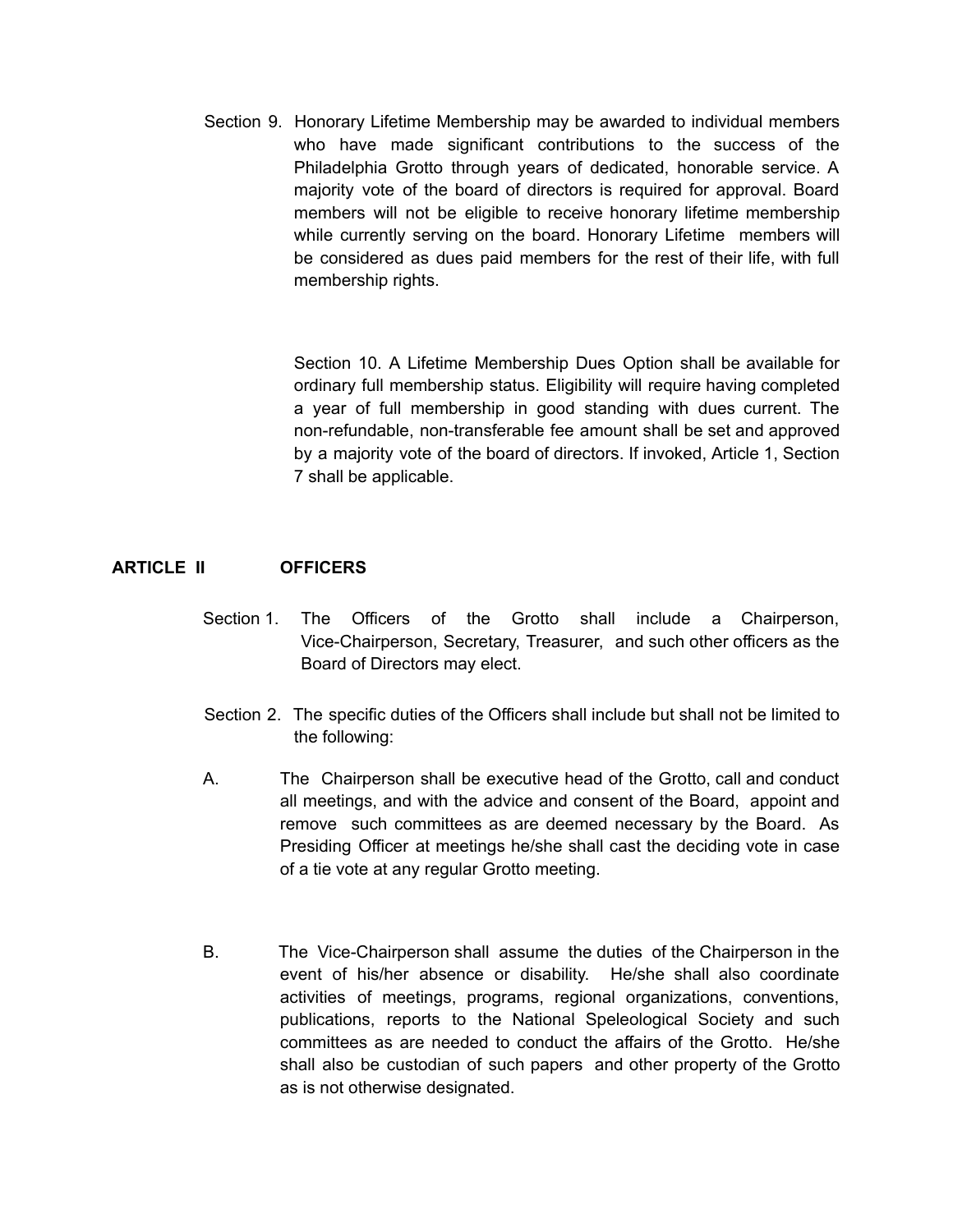- C. The Secretary shall keep minutes of all meetings of the Grotto and Board; maintain membership rolls of the Grotto; maintain correspondence except such as is designated by the Board to other Officers; shall hold all application blanks and issue them on request; notify applicants of their election or rejection; and make a complete report on all or any of the above activities at each regular Grotto meeting. He/she shall be the Parliamentarian (using Robert's Rules or such other authority as the Board may direct) and the keeper of the Articles of Incorporation, By-Laws, and other Corporate documents and records of the Philadelphia Grotto. In case or the inability of the Secretary to carry out his/her duties, the Chairperson shall take over all his/her duties until the Board shall appoint a successor.
- D. The Treasurer shall have care of all funds of the Grotto, to disburse and handle them as the Board directs. He/she shall keep accurate account of all his/her transactions, render a yearly report at the annual meeting and report on an interim basis the status of funds at each regular meeting. All funds collected by other members for the Grotto shall be promptly remitted to the Treasurer. In case of the inability of the Treasurer to carry out his/her duties, the Chairperson shall take over all his/her duties until the Board shall appoint a successor.
- Section 3. Officers shall hold office until the next Annual meeting of the Grotto and until their successors are duly qualified and have been elected.
- Section 4. Any member of the Board may be removed from office for neglect of his/her duties by a majority vote of the members present and voting at a regular membership meeting or at a special meeting called for the purpose, provided such Officer be given two weeks notice in writing of the proposed action.

**ARTICLE III GOVERNANCE**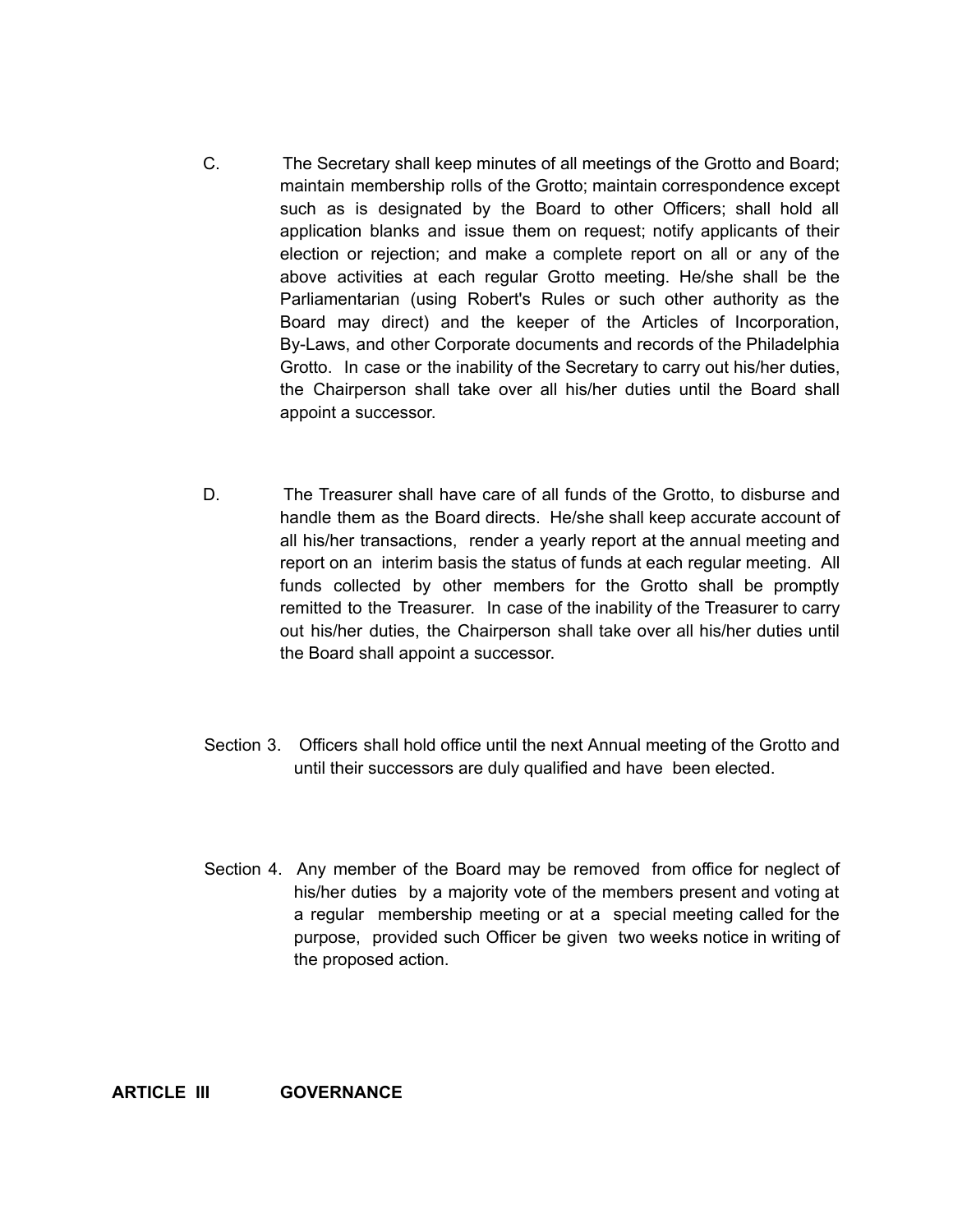The Grotto shall be governed by a Board of Directors, which shall consist of the previous Chairperson and six other members. The Board will include the Chairperson, Vice-Chairperson, Secretary, Treasurer, and three other members. Any vacancy on the Board shall be filled by action of the Board.

## **ARTICLE IV MEETINGS**

- Section 1. There shall be an annual meeting in December, for the purpose of hearing annual reports and the election of the Board and the Officers.
- Section 2. Regular meetings of the Grotto shall be held monthly.
- Section 3. An annual meeting of the Board shall be held in conjunction with the annual meeting of the Grotto or at such other time as the Chairperson may specify; other meetings of the Board shall he as called by the Chairperson. Such meetings shall be called promptly by the Chairperson upon oral or written request of any two members of the Board.
- Section 4. The Board of Directors of the Grotto or the chairperson may call a meeting of the Grotto at any time, and shall call a meeting promptly upon written request of ten percent of the membership, or ten members, whichever is less.
- Section 5. A quorum of the Grotto shall be ten percent (or ten, whichever is less) of the members in good standing at any meeting.
- Section 6. A quorum of the Board shall be four members.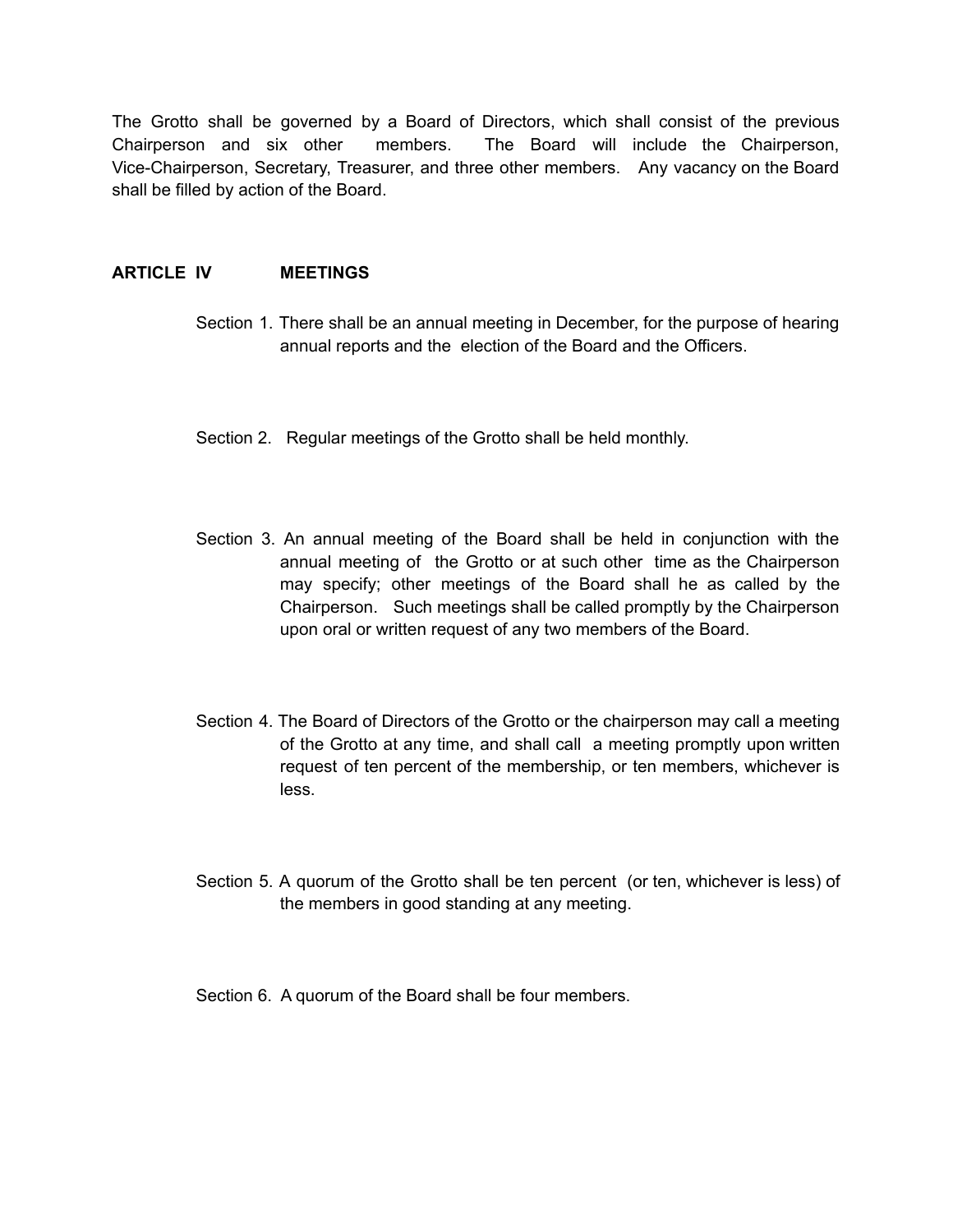- Section 7. Any decision of the Board may be reversed by a majority of votes at a membership meeting, provided notice has been given in writing at the previous meeting of such proposed action.
- Section 8. The Standing Committees shall include: Safety; Conservation; Library; Equipment; Memberships; and such others as the Board may deem necessary. Each standing committee shall have a minimum of three members. Each Standing Committee Chairperson shall appoint their own committee members with the approval of the Grotto Vice Chairperson. The Standing Committee Chairpersons will be appointed by the Chairperson of the Grotto and approved by a quorum present at any regular Grotto meeting. He/she may be removed from office upon recommendation of any member by the Chairperson of the Grotto with the approval of the Board.
- A. The Safety Committee shall have as its goal the promotion of safe caving practices within the Grotto, to include the training of all new members in correct safety practices. Particular emphasis shall be placed on establishing minimum equipment standards for equipment that might be purchased by the individual and/or any caving party in the Grotto. The Safety Committee Chairperson (Safety Officer) will be responsible for reporting all relevant safety information to the National Speleological Society and any outside groups. The Safety Officer will report on all activities of the Safety Committee at each regular Grotto meeting. The Safety Officer may recommend action against any member pursuant to Article I, Section 5 hereof for violation of safe caving practices.
- B. The Conservation Committee will be responsible for establishing current conservation standards and attitudes to be followed by the individuals within the Grotto and the Grotto as a whole. Cave cleanup will be a major priority. Coordination of all conservation information including landowner relations will be the responsibility of the Conservation Committee Chairperson (Conservation Officer). The Conservation Officer will report on the status of all conservation activities at each regular Grotto meeting. The Conservation Officer may recommend action against any member pursuant to Article I, Section 5 hereof for flagrant violation of current conservation standards and attitudes.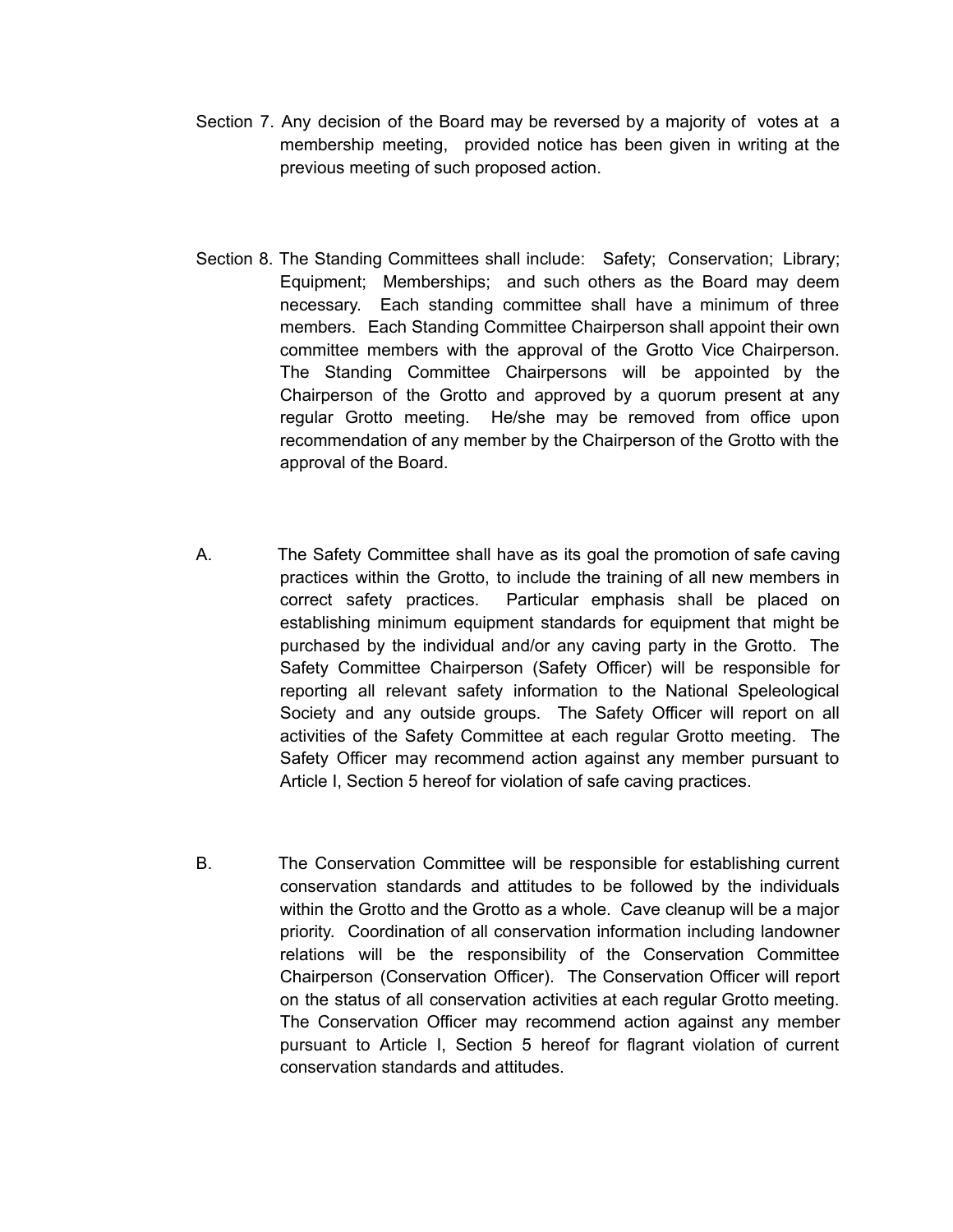- C. The Librarian will be responsible for the care and updating of the Grotto Library which encompasses a permanent collection of all former correspondence and exchanges with others that have occurred and any reference materials of other nature. The Librarian, with the assistance of his/her committee, will file on a permanent basis all correspondence received from the Secretary and other members to he held in a permanent collection. Access to the Library must be maintained for the membership in the Grotto. Everything that is borrowed from the Grotto Library must be signed for. Except as otherwise determined by the librarian a borrower must be a full member of the Grotto at the time of borrowing from the Library. The current status of the documents on loan will be reported to the Grotto membership at each monthly meeting of the Grotto and the Library records will be available to the Chairperson or Vice Chairperson at any time for their inspection. Chronic lateness in returning any borrowed items frm the Grotto Library may result in a member being suspended from the Grotto membership until the item or items in question are returned in the condition lent or the Grotto is fully compensated for any loss.
- D. The Equipment Committee Chairperson (The Supply Officer) with the assistance of the committee will keep accurate records of all Grotto equipment and will make the equipment available to all full members of the Grotto. Equipment will be issued in an equitable manner at the discretion of the supply officer. The equipment will only be used on designated Grotto trips except as otherwise approved by the Chairperson. Grotto funds may be used for equipment purchase and maintenance as approved by the Chairperson or Treasurer with the consent of the Board. The Supply Officer will report the status of all equipment and usage at each regular Grotto meeting and the equipment records will be available any time for inspection by the Chairperson or Vice Chairperson.
- E. The Membership Committee will be responsible for maintaining an active, up to date list of all members of the Grotto and coordinate same with both the Grotto Secretary and Treasurer and will be highly active in soliciting new members for the Grotto. The committee will develop and maintain a membership card at least embodying the information as delineated in Article I, section 2 of the By-Laws to be filled out by all regular and prospective members of the Grotto. The committee will welcome all prospective members to the Grotto and assign a full Grotto member as a contact person to help that person become a full Grotto member and keep that person in touch with all upcoming activities of the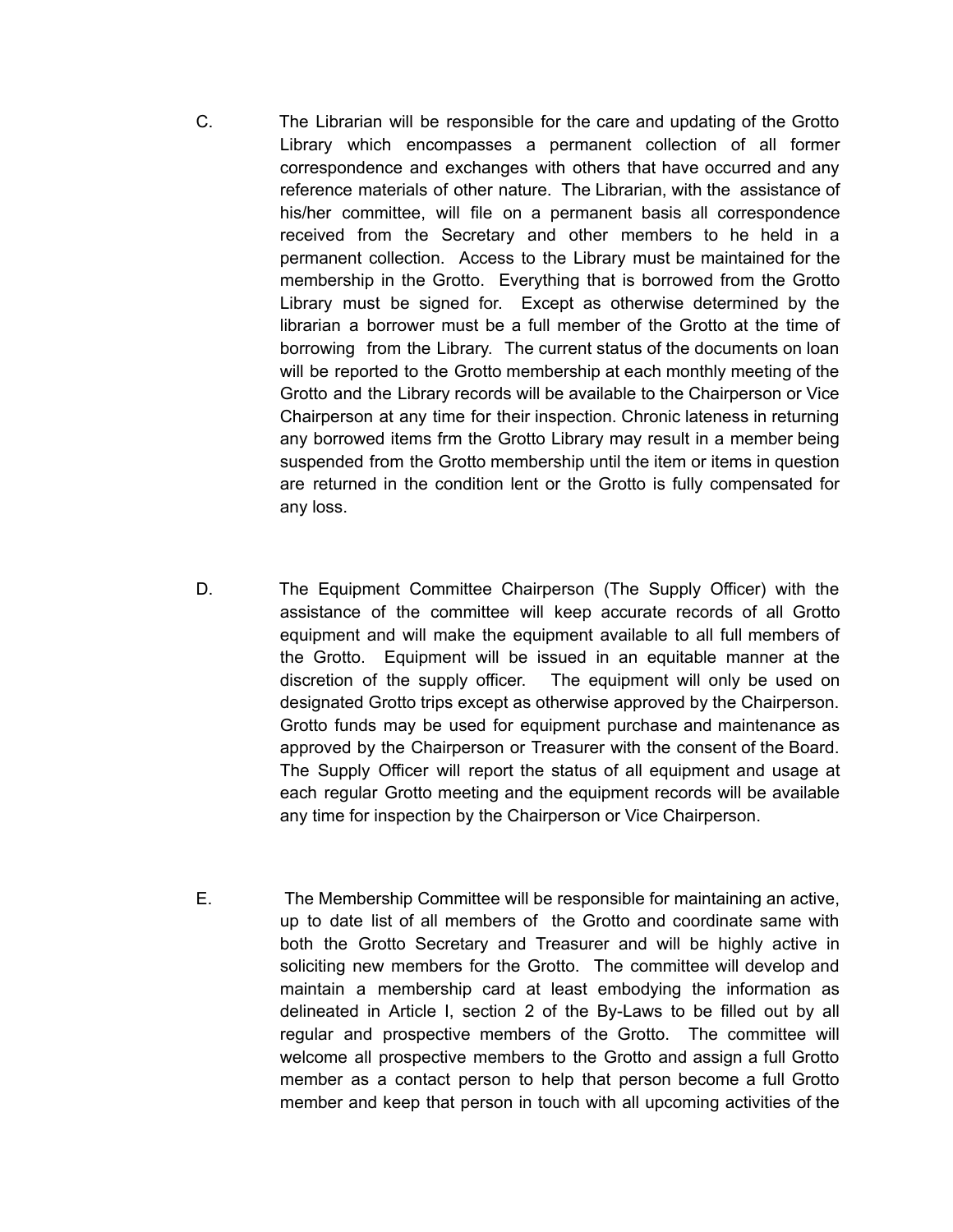Grotto. The committee will report on all its activities to the Grotto at each regular grotto meeting. The Membership Committee Chairperson will serve and be known as the Public Relations Officer of the Philadelphia Grotto and will develop close ties to other organizations in the surrounding community that would serve s a wellspring for prospective new members.

Section 9. Special Committees may be appointed at any time by the Chairperson.

## **ARTICLE V FINANCES**

- Section 1. Dues payable by the individual members shall be set by the Board with the approval of the grotto membership.
- Section 2. All expenditures must be approved by the Chairperson and each voucher must be signed by the Chairperson or the Treasurer.

#### **ARTICLE VI ELECTIONS**

- Section 1. Elections shall be held in accordance with the following procedures.
- Section 2. All candidates for election as Directors shall be members in good standing of the National Speleological Society substantiated with a current membership card.

#### Section 3. Directors shall be nominated and elected as follows: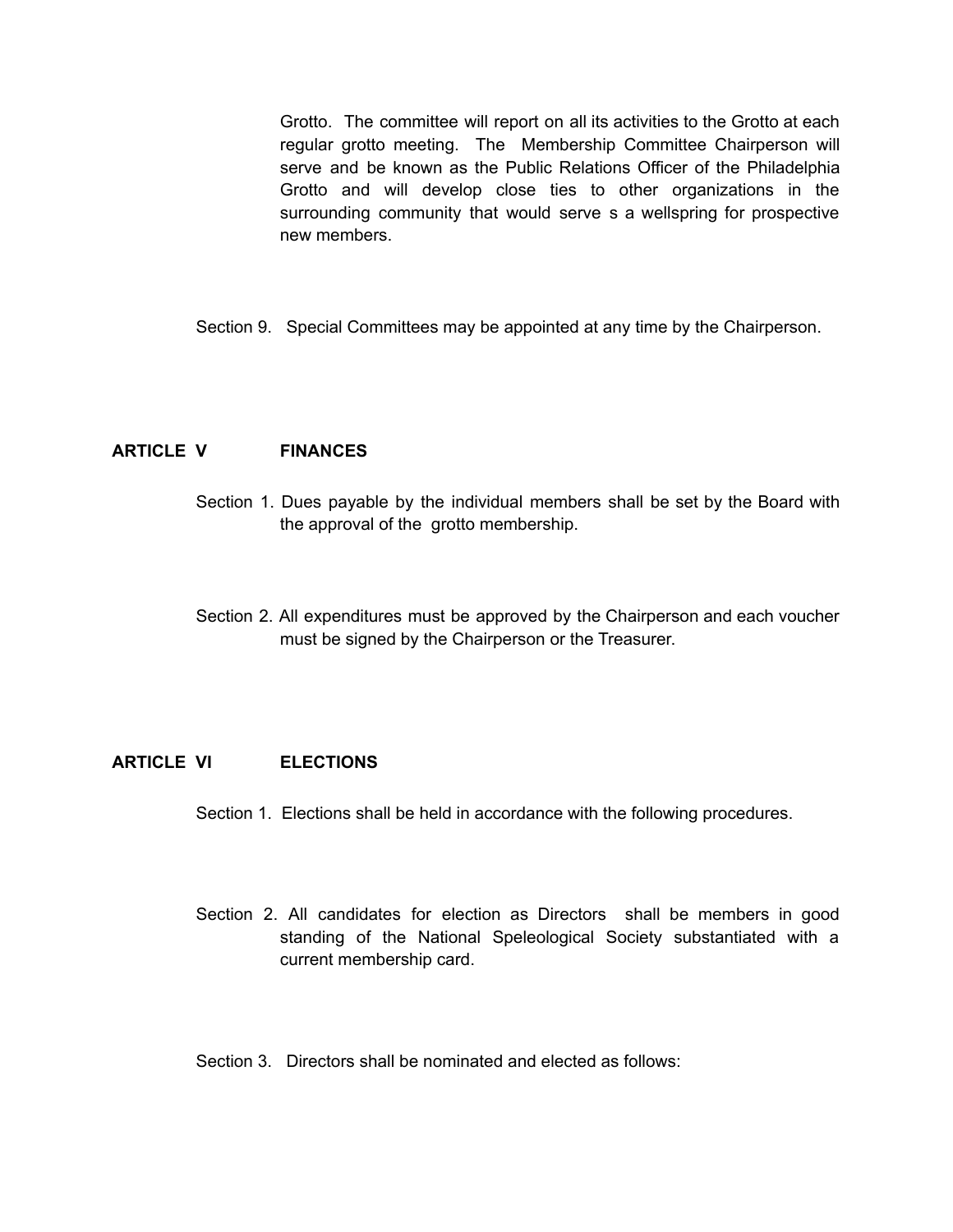- A. Nominations for director shall be made in person or by electronic attendance at the last regular meeting of the Grotto preceding the annual meeting, or in writing or email addressed to the Secretary of the Grotto and received at such address (postal or email) prior to such regular meeting. The retiring chairperson may be nominated for election. A person may nominate themselves.
- B. Nominees for election shall be announced by the Secretary at such regular meeting.
- C. *Electronic ballots listing each nominee shall be prepared by the Secretary, shall be made available via email and shall be emailed to each member in good standing not less than two weeks prior to the annual meeting. Written ballots will be made available on request.*
- D. Each full member in good standing may vote for nominees for election to the board by submitting the electronic ballot or returning the written ballot prepared by the Secretary or a reasonable facsimile thereof to the Secretary prior to or on the day of the annual meeting, prior to the counting of the ballots.To avoid duplicate ballots, all written ballots must be signed and dated to be valid, provided, however, that no record shall be taken of the manner in which any members voted. In the event that more that one ballot is submitted by the same member, the Judge of Election shall count the last-dated ballot and discard the previous ballots of such member. In the event of undated ballots, the Judge of Election shall determine, in their sole discretion, which ballot shall be counted.
- E. Ballots shall be counted at the annual meeting. Each member may vote for six nominees. Multiple votes for one nominee on the same ballot shall be disregarded. In the event a member votes for more than six nominees, the Judge of Election shall disregard the votes for such excess nominees, and shall, in their sole discretion, determine such votes shall be treated as excess for purposes of this paragraph.
- F. Prior to the annual meeting, the Chairperson shall appoint a Judge of Election, who shall not be a nominee for election, and who shall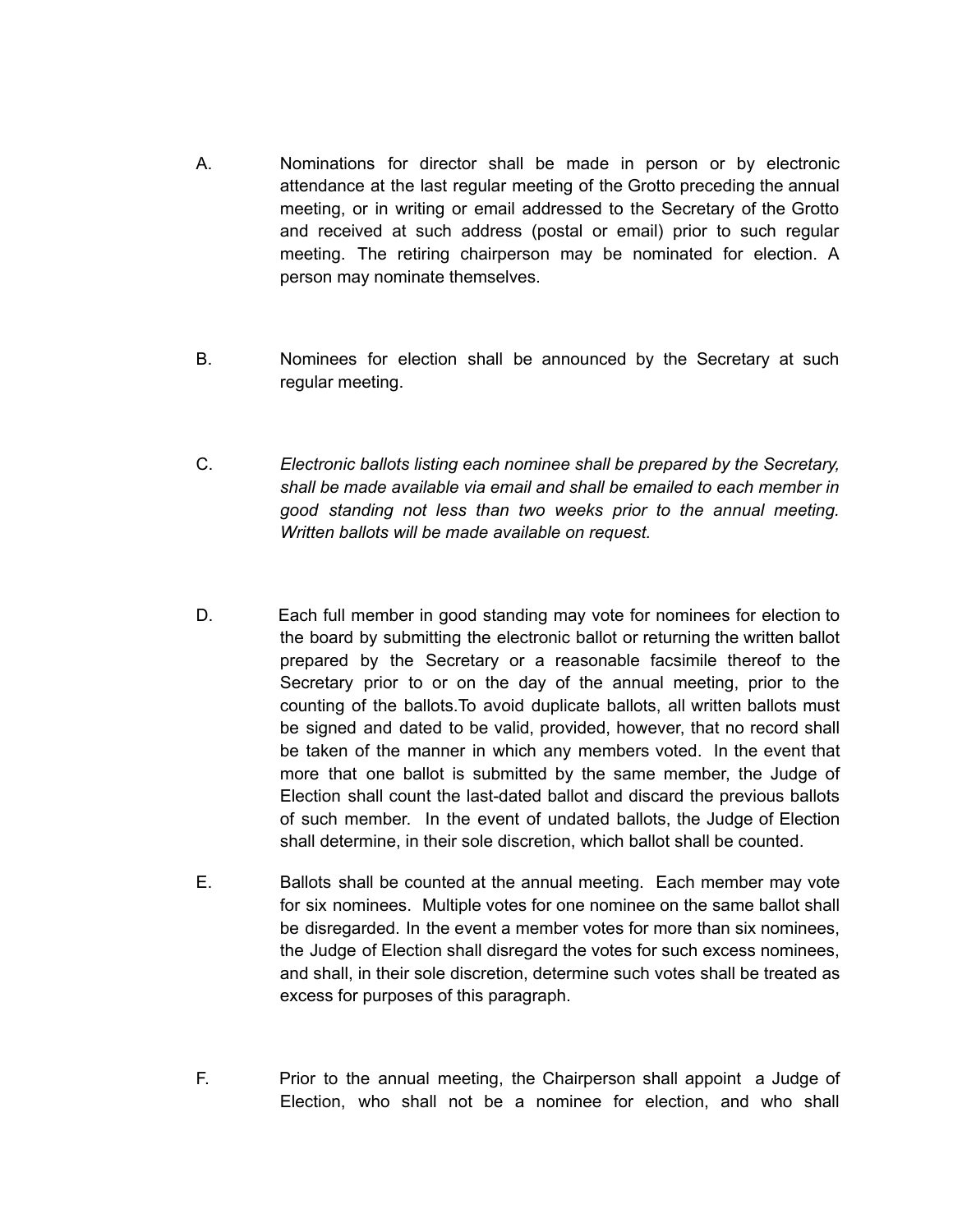determine questions of eligibility and validity of ballots as described above, and shall count the ballots under the supervision of the Secretary. The Secretary shall announce the results of the election.

- G. The six nominees receiving the greatest number of votes shall be elected as members of the Board of Directors, provided, however, that in the event the retiring chairperson is elected in such manner, the person receiving the seventh highest number of votes shall also be elected. The nominee receiving the greatest number of votes shall be the chairperson. In the case of a tie vote, the presiding officer shall cast the deciding vote.
- H. The new members of the Board of Directors shall assume their duties upon the adjournment of the annual meeting.
- Section 4. Election of Officers. The Vice Chairperson, Secretary, and Treasurer shall be elected by the Board of Directors at the annual meeting of the Board provided in Article IV, Section 3 hereof, in accordance with the following procedure:
- A. Each office shall have nominations and election in the following order:
- i) Vice-Chairperson
- ii) Secretary
- iii) Treasurer
- A. A person other than the chairperson may be elected to more than one office concurrently.
- B. Election shall be by a plurality of the Board of Directors present. Votes shall be counted and recorded by the Secretary.
- C. Officers shall assume their duties immediately upon election.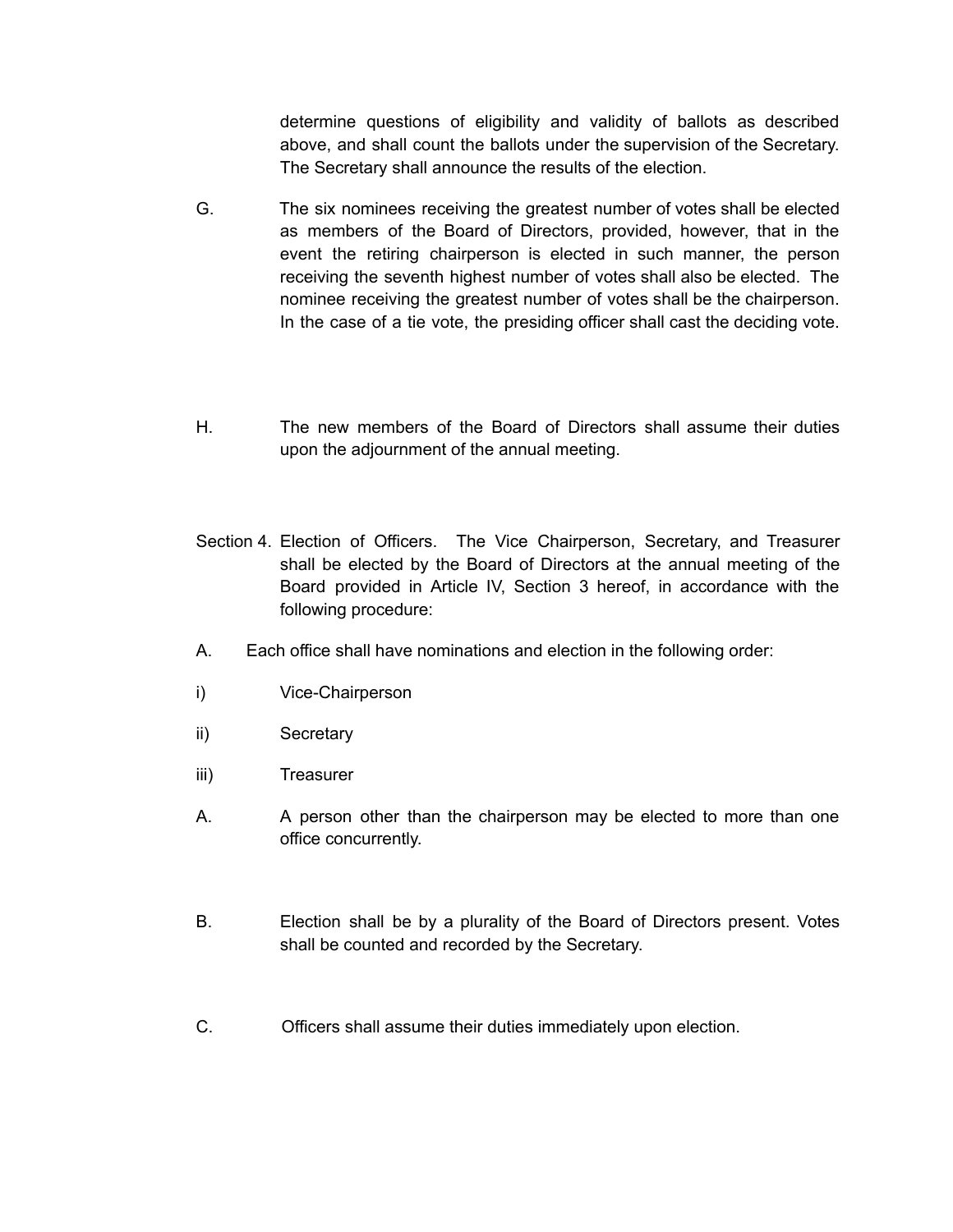#### **ARTICLE VII PUBLICATIONS**

- Section 1. The Philadelphia Grotto recognizes the importance of communications not only to its members but to the outside caving community and public at large. In furtherance thereof, the Grotto will publish a newsletter from time to time. recapping issues discussed at the previous monthly meeting plus notices of upcoming events, and notices to the Grotto membership required by the by-laws. There will be a Philadelphia Grotto Digest published at least twice yearly with the intention of providing a forum for all caving literature of both a fiction and non-fiction nature to the caving community at large.
- Section 2. The Philadelphia Grotto shall submit an annual report to the Chairperson of the Internal Organizations Committee of the National Speleological Society, containing all required information.
- Section 3. At least two copies and preferably four copies of the annual report and each issue of the Grotto Digest shall be submitted to the National Speleological Society Library. At least one copy and preferably two copies of the Grotto Digest shall be furnished the Society Cave Files Committee. and it is recommended that one copy of the Digest be furnished to the U.S. Geological Survey Library, Washington, DC.

#### **Article VIII Anti-Harassment**

Section 1. The Grotto provides a safe environment for members, their guests, or any other individuals. This environment includes, but is not limited to, social media and online spaces. The Grotto will not tolerate harassment in any form.

Section 2. The Anti-Harassment Policy applies to all events sanctioned by the Grotto, as well as all non-sanctioned events that have at least one grotto member present.

Section 3. The Anti-Harassment Policy applies to all members of the grotto, guests of the grotto and guests of grotto members.

Section 4. Harassment includes but is not limited to inappropriate comments, inappropriate sexual behavior that warrants intervention, unwanted advances and touching, invasion of personal space in a sexual manner, deliberate intimidation, and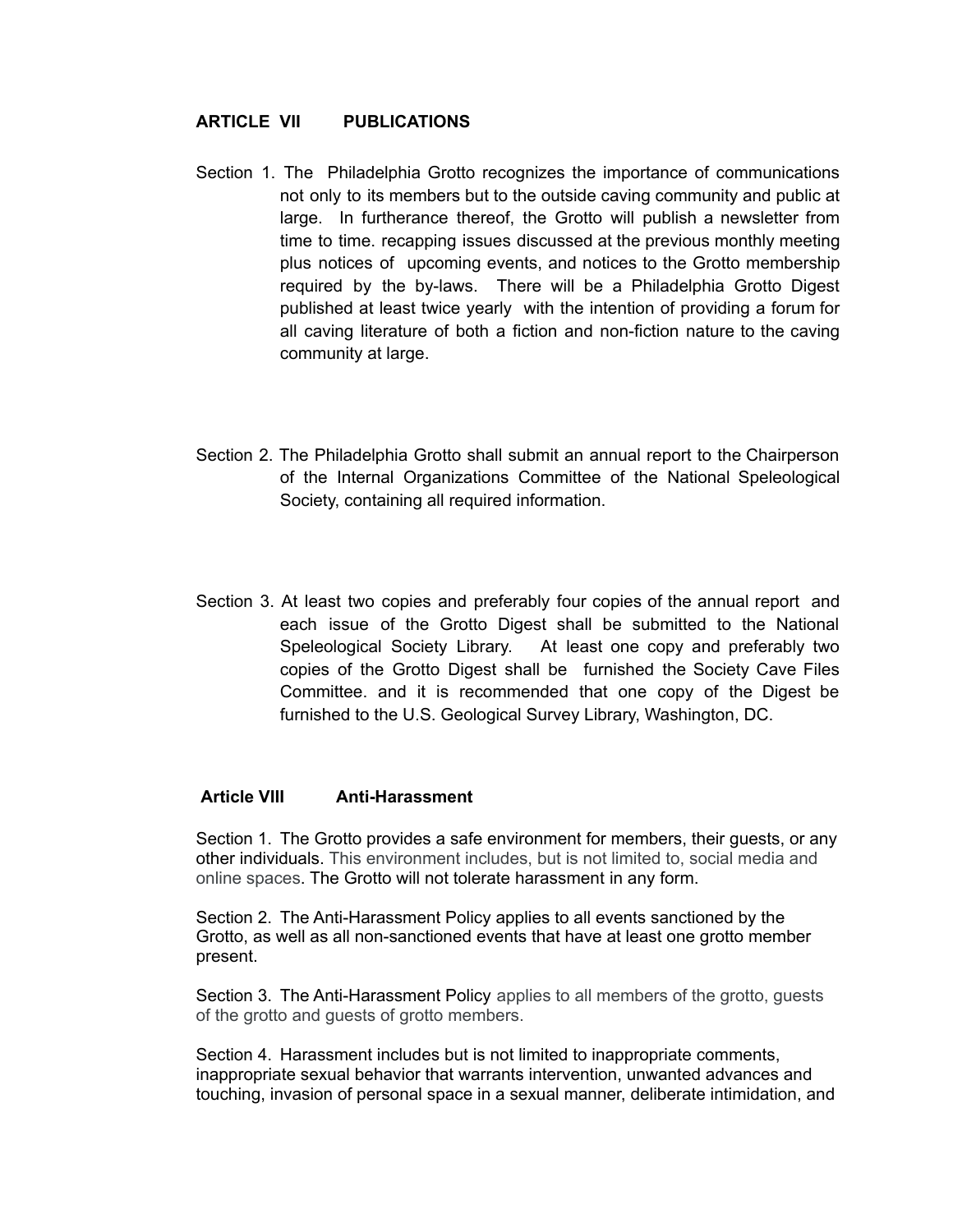unwelcomed sexual advances. In addition, harassment includes unwanted verbal, physical, cyber, or aggressive behavior.

Section 5. Grotto trip leaders and Board Members are mandated to report any harassment to the Board to investigate. Failure to do so will result in immediate suspension from the grotto for at least 6 months as well as further disciplinary action at the discretion of the Board, pursuant to the Bylaws.

A. Members and witnesses of an incident of harassment should report it to their Trip Leader or Board Member immediately, so that the trip leader or Board Member may take corrective action against the offender at the time of the incident.

B. Trip leaders and Board Members are mandated to take corrective action if they first hand witness harassment.

- a. Corrective action includes but is not limited to:
	- i. verbal warnings
	- ii. expulsion from the area and/or event

Section 6. Complaints about harassment are to be handled in a manner that reasonably protects the identity and dignity of the complainant.

Section 7. The Grotto and its Board will make every effort to assist and provide protection of our members and guests. If any person finds the Board is not adequately handling an incident or fears that the Board may not adequately handle an incident, they may instead read out to the NSS President and/or Chair of Directorate without any repercussions to the complainant.

## **Article IX Anti-Harassment**

Section 1. Non-Harassment Discipline

- A. Any member or guest may be suspended or expelled for conducting themselves so as to endanger human safety or cave conservation or so to bring the grotto into disrepute or threaten the Grotto's relation with the National Speleological Society.
- B. If an incident does occur a simple majority vote of the entire Board shall be required for expulsion
	- a. Such vote may be taken only after at least one week since an email or written notice has been submitted to the Board and at least two weeks' notice in writing has been submitted to the member in question, and after such member shall have the opportunity to address the board.
	- b. The Board in their discretion may choose to suspend the member with a simple majority vote, until an expulsion vote is taken.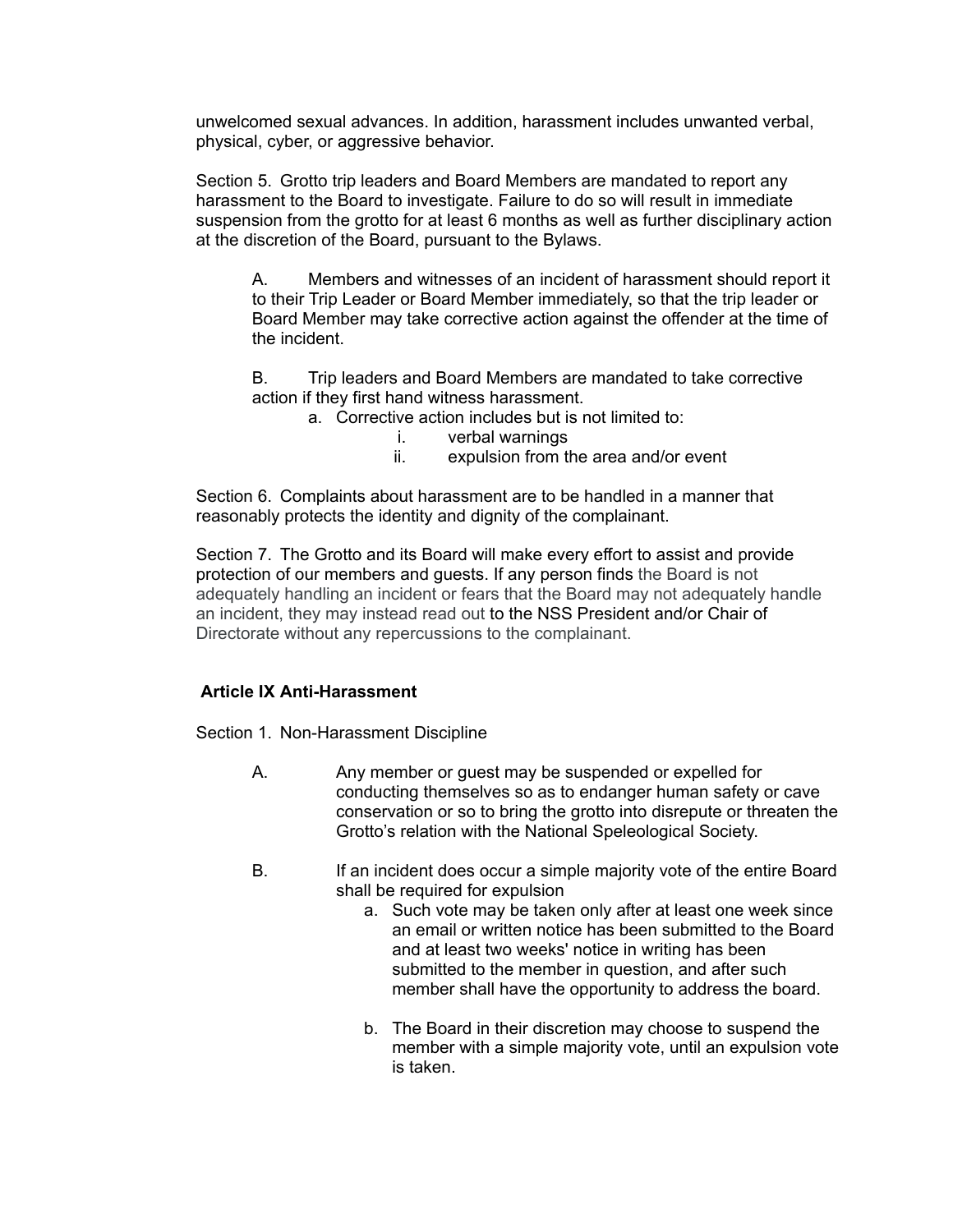#### Section 2. Discipline of Members

- A. All members and guests are required to conduct themselves in accordance with Article II Anti-Harassment.
- B. Incidents of Harassments also included public incidents, including but not limited to, criminal investigations.
- C. If an incident of Harassment does occur the Board is required to call an emergency Board meeting within seven days of being notified of an incident. The accused shall be notified through email or written letter that an emergency meeting is being called.
	- a. The emergency meeting shall be used to determine if investigation of the incident is required
		- i. If an investigation is required the board may suspend the accused until investigation and final vote completes. Suspension requires at least two Board members to deem it necessary.
	- b. Investigation of an incident shall not take more than two weeks to complete.
		- i. The investigation shall be conducted in a manner to best protect the identity and dignity of the alleged victim and accused.
	- c. At the end of the investigation the Board shall vote on whether to expel the individual. Expulsion will only require a simple majority vote.
- D. If an individual is expelled the Board shall notify all members that an individual was expelled due to harassment and specify in what nature that harassment was.
	- a. If the harassment was sexual the Board shall also notify other Grotto Boards which the individual may have been apart of as well as the NSS of the expulsion to protect the general NSS members.
		- i. The Board may provide investigatory information to the Grottos and NSS

# **Article X Amendments**

Section 1. Amendments to the By-Laws must be presented at a regular meeting or one called specifically for the purpose, and be passed by a majority vote of members of the Grotto present at the meeting after being presented to